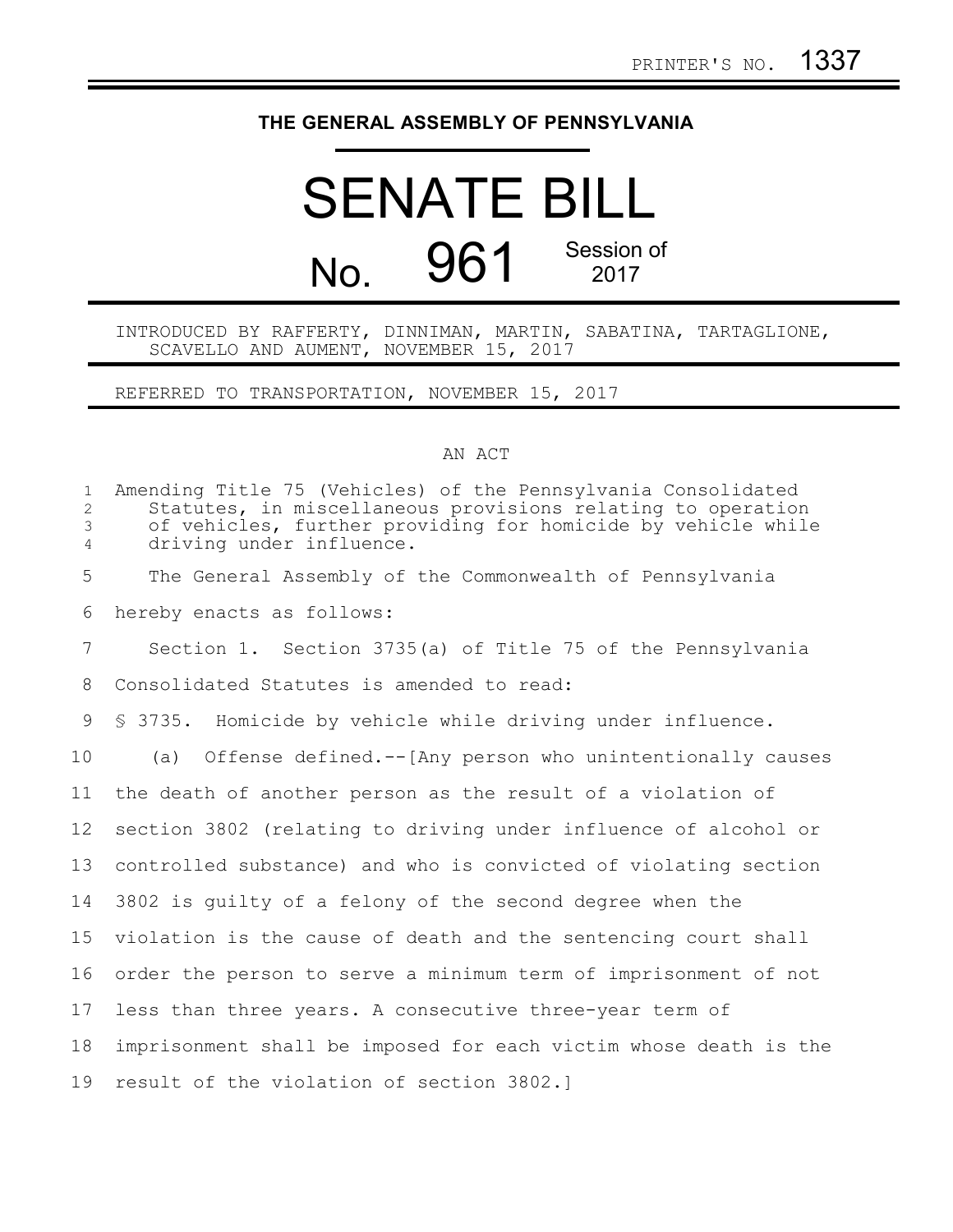| $\mathbf 1$                 | (1) A person who unintentionally causes the death of          |  |
|-----------------------------|---------------------------------------------------------------|--|
| $\mathbf{2}$                | another person as the result of a violation of section 3802   |  |
| 3                           | (relating to driving under influence of alcohol or controlled |  |
| 4                           | substance) and who is convicted of violating section 3802:    |  |
| 5                           | (i) is quilty of a felony of the second degree; or            |  |
| 6                           | (ii) is quilty of a felony of the first degree if,            |  |
| 7                           | before sentencing on the present violation, the person        |  |
| 8                           | has incurred a conviction, adjudication of delinquency,       |  |
| 9                           | juvenile consent decree, acceptance of Accelerated            |  |
| 10                          | Rehabilitative Disposition or other form of preliminary       |  |
| 11                          | disposition for any of the following:                         |  |
| 12                          | An offense under section 3802.<br>(A)                         |  |
| 13                          | An offense under former section 3731<br>(B)                   |  |
| 14                          | <u>(relating to driving under influence of alcohol or</u>     |  |
| 15                          | controlled substance).                                        |  |
| 16                          | (C) An offense which constitutes a felony under               |  |
| 17                          | this subchapter.                                              |  |
| 18                          | <u>An offense substantially similar to an</u><br>(D)          |  |
| 19                          | offense under clause $(A)$ , $(B)$ or $(C)$ in another        |  |
| 20                          | jurisdiction.                                                 |  |
| 21                          | (E) Any combination of the offenses under clause              |  |
| 22                          | $(A)$ , $(B)$ , $(C)$ or $(D)$ .                              |  |
| 23                          | The sentencing court shall order a person convicted<br>(2)    |  |
| 24                          | under paragraph (1) (i) to serve a minimum term of            |  |
| 25                          | imprisonment of not less than three years. A consecutive      |  |
| 26                          | three-year term of imprisonment shall be imposed for each     |  |
| 27                          | victim whose death is the result of a violation of section    |  |
| 28                          | 3802.                                                         |  |
| 29                          | The sentencing court shall order a person convicted<br>(3)    |  |
| 30                          | under paragraph (1) (ii) to serve a minimum term of           |  |
| 20170SB0961PN1337<br>$-2 -$ |                                                               |  |